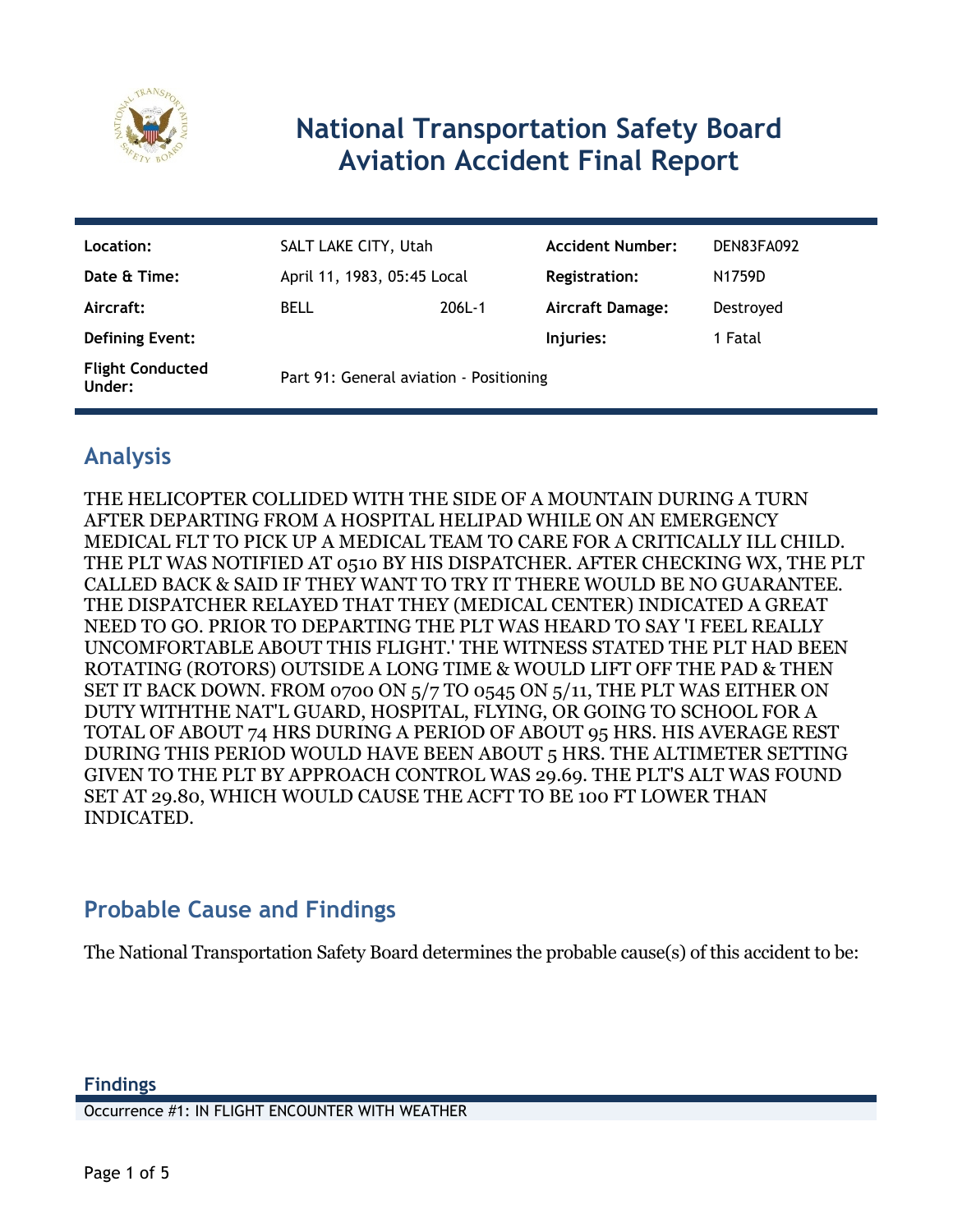Phase of Operation: TAKEOFF - INITIAL CLIMB

Findings

1. (F) WEATHER CONDITION - FOG 2. (F) WEATHER CONDITION - LOW CEILING 3. (F) WEATHER CONDITION - RAIN 4. (C) FLIGHT INTO KNOWN ADVERSE WEATHER - INITIATED - PILOT IN COMMAND 5. (C) MOTIVATION - PILOT IN COMMAND 6. (C) SELF-INDUCED PRESSURE - PILOT IN COMMAND 7. (C) PRESSURE INDUCED BY OTHERS - PILOT IN COMMAND ----------

Occurrence #2: IN FLIGHT COLLISION WITH TERRAIN/WATER Phase of Operation: TAKEOFF - INITIAL CLIMB

Findings

8. (C) ALTIMETER SETTING - IMPROPER - PILOT IN COMMAND 9. (C) FATIGUE(FLIGHT AND GROUND SCHEDULE) - PILOT IN COMMAND 10. (F) LIGHT CONDITION - DARK NIGHT 11. (F) TERRAIN CONDITION - MOUNTAINOUS/HILLY 12. (C) ALTITUDE - INADEQUATE - PILOT IN COMMAND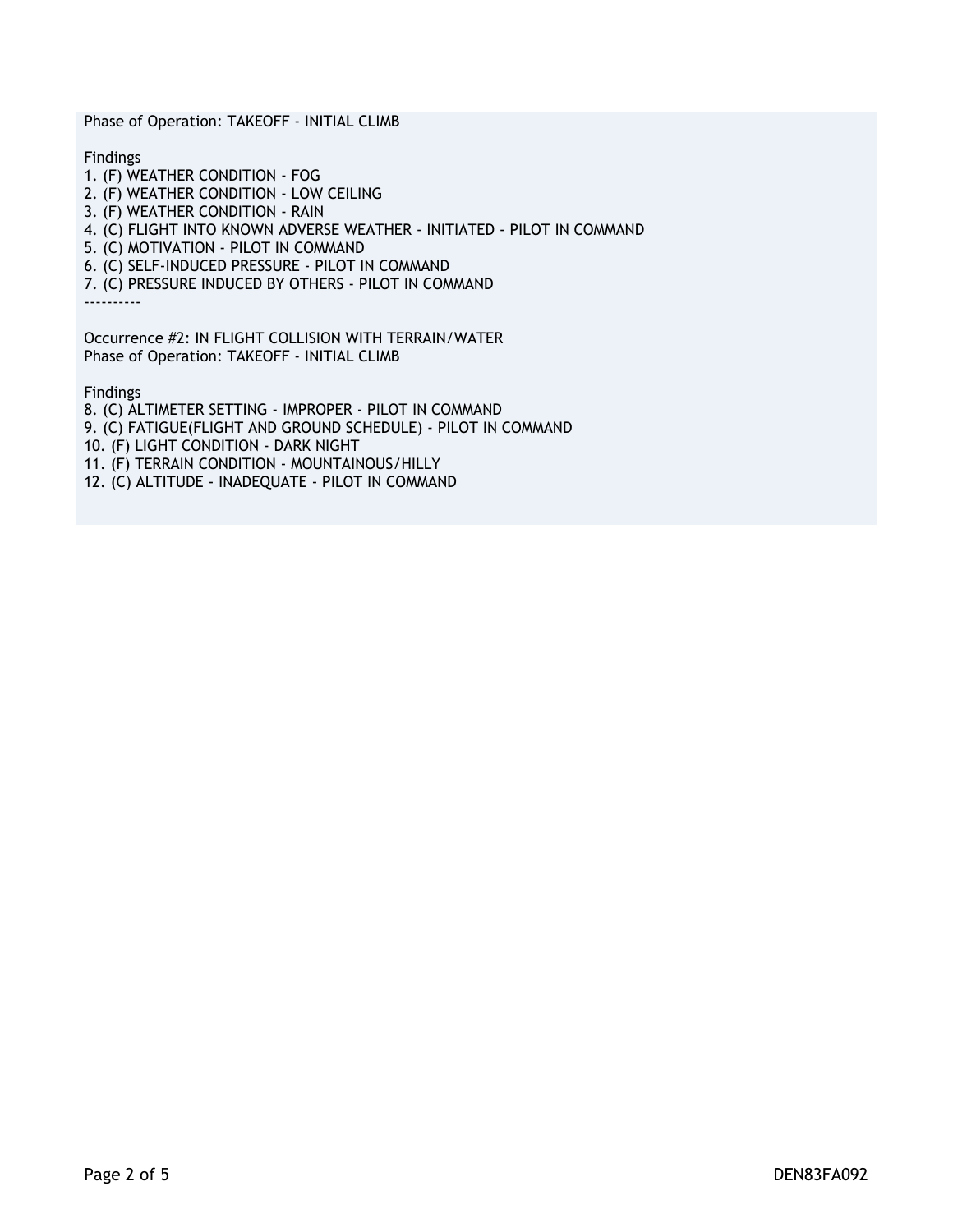# **Factual Information**

#### **Pilot Information**

| Certificate:                     | Commercial                                                                                                                                                     | Age:                              | 29. Male       |
|----------------------------------|----------------------------------------------------------------------------------------------------------------------------------------------------------------|-----------------------------------|----------------|
| Airplane Rating(s):              | Single-engine land; Multi-engine<br>land                                                                                                                       | Seat Occupied:                    | Right          |
| <b>Other Aircraft Rating(s):</b> | Helicopter                                                                                                                                                     | <b>Restraint Used:</b>            |                |
| Instrument Rating(s):            | Airplane; Helicopter                                                                                                                                           | <b>Second Pilot Present:</b>      | No             |
| Instructor Rating(s):            |                                                                                                                                                                | <b>Toxicology Performed:</b>      | Yes.           |
| <b>Medical Certification:</b>    | Class 2 Valid Medical--no<br>waivers/lim.                                                                                                                      | Last FAA Medical Exam:            | March 12, 1983 |
| <b>Occupational Pilot:</b>       | Yes                                                                                                                                                            | Last Flight Review or Equivalent: |                |
| <b>Flight Time:</b>              | 1753 hours (Total, all aircraft), 89 hours (Total, this make and model), 1350 hours (Pilot In<br>Command, all aircraft), 61 hours (Last 90 days, all aircraft) |                                   |                |

### **Aircraft and Owner/Operator Information**

| Aircraft Make:                    | <b>BELL</b>              | Registration:                            | N1759D                   |
|-----------------------------------|--------------------------|------------------------------------------|--------------------------|
| Model/Series:                     | 206L-1 206L-1            | Aircraft Category:                       | Helicopter               |
| Year of Manufacture:              |                          | <b>Amateur Built:</b>                    |                          |
| Airworthiness Certificate:        | Normal                   | <b>Serial Number:</b>                    | 45559                    |
| Landing Gear Type:                | <b>Skid</b>              | Seats:                                   | $\overline{7}$           |
| Date/Type of Last Inspection:     | March 16, 1983 AAIP      | <b>Certified Max Gross Wt.:</b>          | 4150 lbs                 |
| Time Since Last Inspection:       | 28 Hrs                   | Engines:                                 | 1 Turbo shaft            |
| Airframe Total Time:              | 1150 Hrs                 | <b>Engine Manufacturer:</b>              | <b>ALLISON</b>           |
| ELT:                              | Installed, not activated | <b>Engine Model/Series:</b>              | 250-C28B                 |
| <b>Registered Owner:</b>          |                          | <b>Rated Power:</b>                      | 435 Lbs thrust           |
| Operator:                         |                          | <b>Operating Certificate(s)</b><br>Held: | On-demand air taxi (135) |
| <b>Operator Does Business As:</b> | [EMS]                    | <b>Operator Designator Code:</b>         |                          |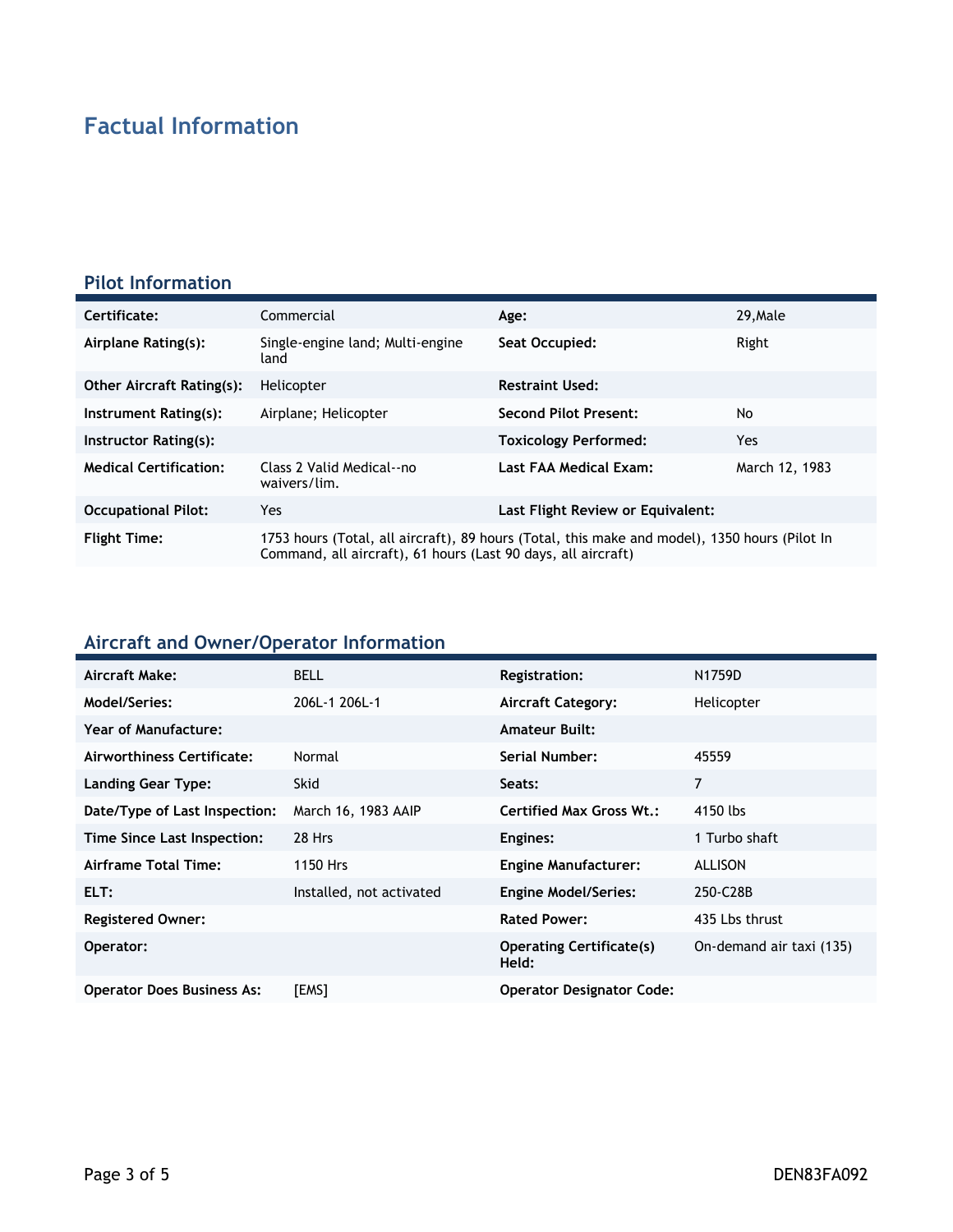#### **Meteorological Information and Flight Plan**

| <b>Conditions at Accident Site:</b>     | Instrument (IMC)       | <b>Condition of Light:</b>                     | Night/dark                 |
|-----------------------------------------|------------------------|------------------------------------------------|----------------------------|
| <b>Observation Facility, Elevation:</b> | SLC, 4227 ft msl       | <b>Distance from Accident Site:</b>            | 6 Nautical Miles           |
| <b>Observation Time:</b>                | 04:50 Local            | Direction from Accident Site:                  | $270^\circ$                |
| <b>Lowest Cloud Condition:</b>          | 500 ft AGL             | Visibility                                     | 7 miles                    |
| Lowest Ceiling:                         | Overcast / 1100 ft AGL | Visibility (RVR):                              |                            |
| Wind Speed/Gusts:                       | 11 knots $/$           | <b>Turbulence Type</b><br>Forecast/Actual:     |                            |
| <b>Wind Direction:</b>                  | $320^\circ$            | <b>Turbulence Severity</b><br>Forecast/Actual: |                            |
| <b>Altimeter Setting:</b>               | 29 inches Hg           | <b>Temperature/Dew Point:</b>                  | $3^\circ$ C / 2 $^\circ$ C |
| <b>Precipitation and Obscuration:</b>   | $N/A$ - None - Fog     |                                                |                            |
| <b>Departure Point:</b>                 |                        | Type of Flight Plan Filed:                     | None                       |
| Destination:                            |                        | <b>Type of Clearance:</b>                      | None                       |
| <b>Departure Time:</b>                  | 05:43 Local            | Type of Airspace:                              | Class G                    |

### **Airport Information**

| Airport:                  | <b>Runway Surface Type:</b>         |      |
|---------------------------|-------------------------------------|------|
|                           |                                     |      |
| <b>Airport Elevation:</b> | <b>Runway Surface</b><br>Condition: |      |
| Runway Used:              | IFR Approach:                       | None |
| Runway<br>Length/Width:   | <b>VFR Approach/Landing:</b>        | None |

### **Wreckage and Impact Information**

| Crew Injuries:         | 1 Fatal | <b>Aircraft Damage:</b>       | Destroyed |
|------------------------|---------|-------------------------------|-----------|
| Passenger<br>Injuries: |         | <b>Aircraft Fire:</b>         | None      |
| Ground Injuries:       | N/A     | Aircraft<br><b>Explosion:</b> | None      |
| Total Injuries:        | 1 Fatal | Latitude,<br>Longitude:       |           |